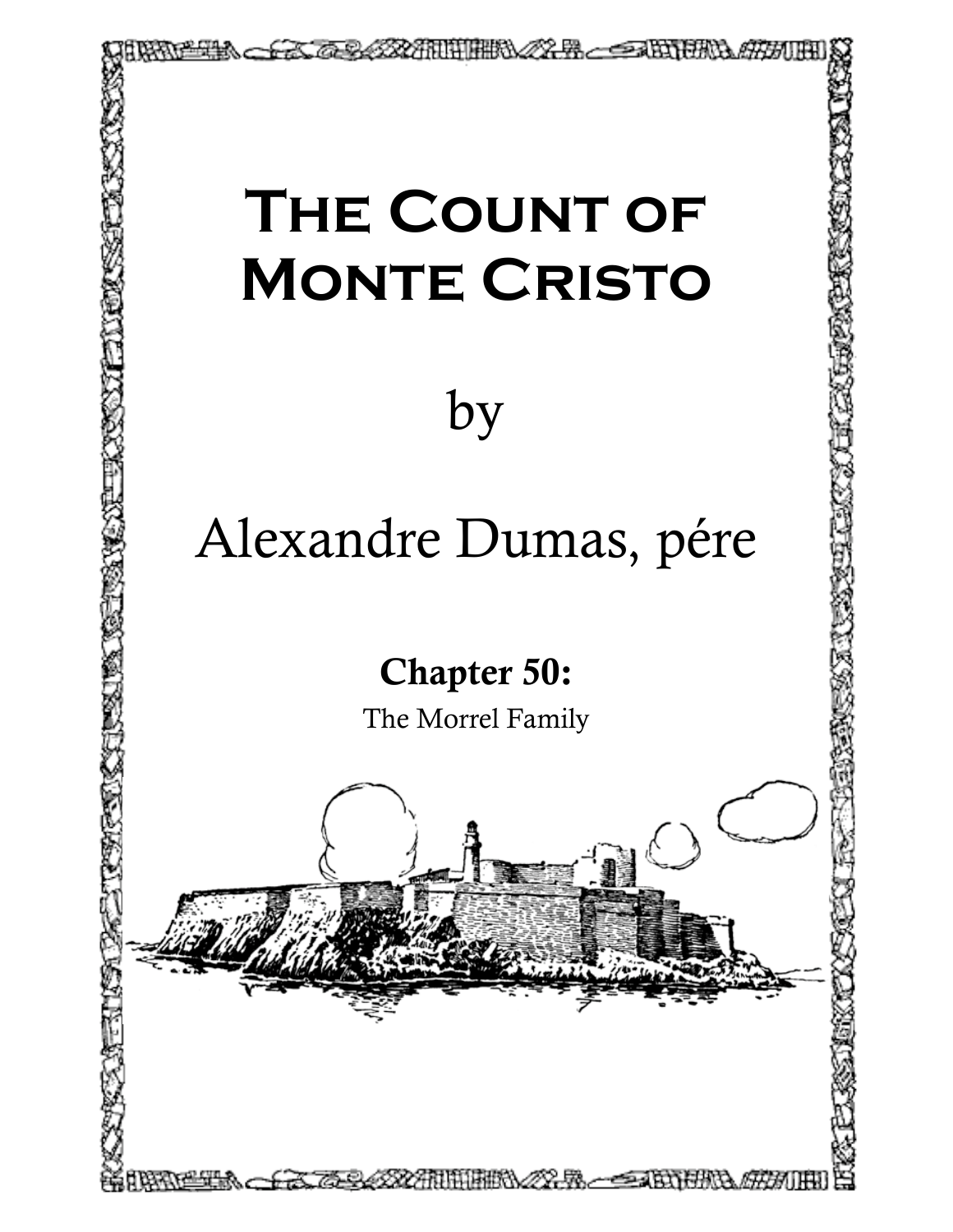In a very few minutes the count reached No. 7 in the Rue Meslay. The house was of white stone, and in a small court before it were two small beds full of beautiful flowers. In the concierge that opened the gate the count recognized Cocles; but as he had but one eye, and that eye had become somewhat dim in the course of nine years, Cocles did not recognize the count. The carriages that drove up to the door were compelled to turn, to avoid a fountain that played in a basin of rockwork, —an ornament that had excited the jealousy of the whole quarter, and had gained for the place the appellation of "The Little Versailles." It is needless to add that there were gold and silver fish in the basin. The house, with kitchens and cellars below, had above the ground–floor, two stories and attics. The whole of the property, consisting of an immense workshop, two pavilions at the bottom of the garden, and the garden itself, had been purchased by Emmanuel, who had seen at a glance that he could make of it a profitable speculation. He had reserved the house and half the garden, and building a wall between the garden and the workshops, had let them upon lease with the pavilions at the bottom of the garden. So that for a trifling sum he was as well lodged, and as perfectly shut out from observation, as the inhabitants of the finest mansion in the Faubourg St. Germain. The breakfast–room was finished in oak; the salon in mahogany, and the furnishings were of blue velvet; the bedroom was in citronwood and green damask. There was a study for Emmanuel, who never studied, and a music–room for Julie, who never played. The whole of the second story was set apart for Maximilian; it was precisely similar to his sister's apartments, except that for the breakfast–parlor he had a billiard–room, where he received his friends. He was superintending the grooming of his horse, and smoking his cigar at the entrance of the garden, when the count's carriage stopped at the gate.

Cocles opened the gate, and Baptistin, springing from the box, inquired whether Monsieur and Madame Herbault and Monsieur Maximilian Morrel would see his excellency the Count of Monte Cristo. "The Count of Monte Cristo?" cried Morrel, throwing away his cigar and hastening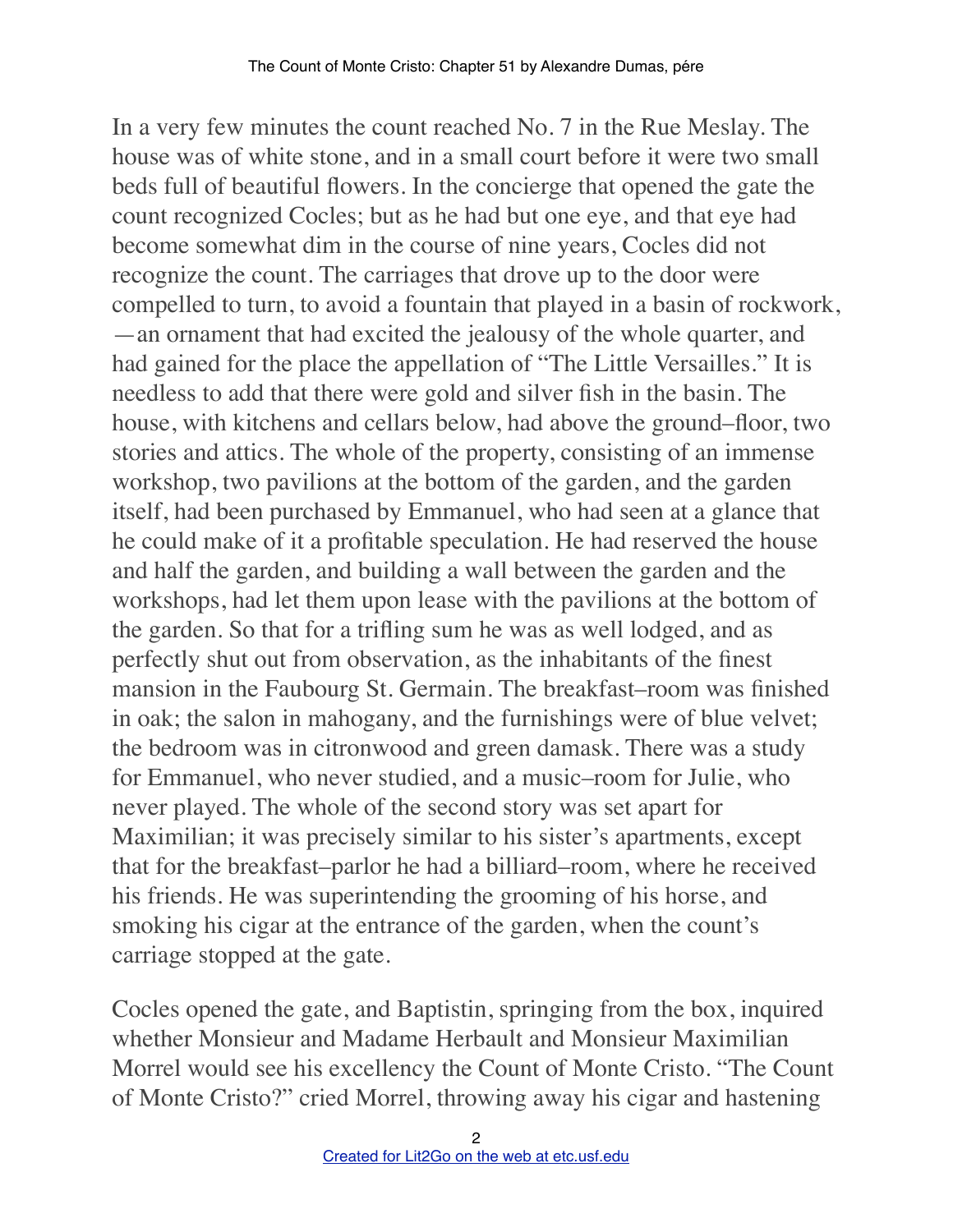to the carriage; "I should think we would see him. Ah, a thousand thanks, count, for not having forgotten your promise." And the young officer shook the count's hand so warmly, that Monte Cristo could not be mistaken as to the sincerity of his joy, and he saw that he had been expected with impatience, and was received with pleasure. "Come, come," said Maximilian, "I will serve as your guide; such a man as you are ought not to be introduced by a servant. My sister is in the garden plucking the dead roses; my brother is reading his two papers, the Presse and the Debats, within six steps of her; for wherever you see Madame Herbault, you have only to look within a circle of four yards and you will find M. Emmanuel, and 'reciprocally,' as they say at the Polytechnic School." At the sound of their steps a young woman of twenty to five and twenty, dressed in a silk morning gown, and busily engaged in plucking the dead leaves off a noisette rose–tree, raised her head. This was Julie, who had become, as the clerk of the house of Thomson & French had predicted, Madame Emmanuel Herbault. She uttered a cry of surprise at the sight of a stranger, and Maximilian began to laugh. "Don't disturb yourself, Julie," said he. "The count has only been two or three days in Paris, but he already knows what a fashionable woman of the Marais is, and if he does not, you will show him."

"Ah, monsieur," returned Julie, "it is treason in my brother to bring you thus, but he never has any regard for his poor sister. Penelon, Penelon!" An old man, who was digging busily at one of the beds, stuck his spade in the earth, and approached, cap in hand, striving to conceal a quid of tobacco he had just thrust into his cheek. A few locks of gray mingled with his hair, which was still thick and matted, while his bronzed features and determined glance well suited an old sailor who had braved the heat of the equator and the storms of the tropics. "I think you hailed me, Mademoiselle Julie?" said he. Penelon had still preserved the habit of calling his master's daughter "Mademoiselle Julie," and had never been able to change the name to Madame Herbault. "Penelon," replied Julie, "go and inform M. Emmanuel of this gentleman's visit, and Maximilian will conduct him to the salon." Then, turning to Monte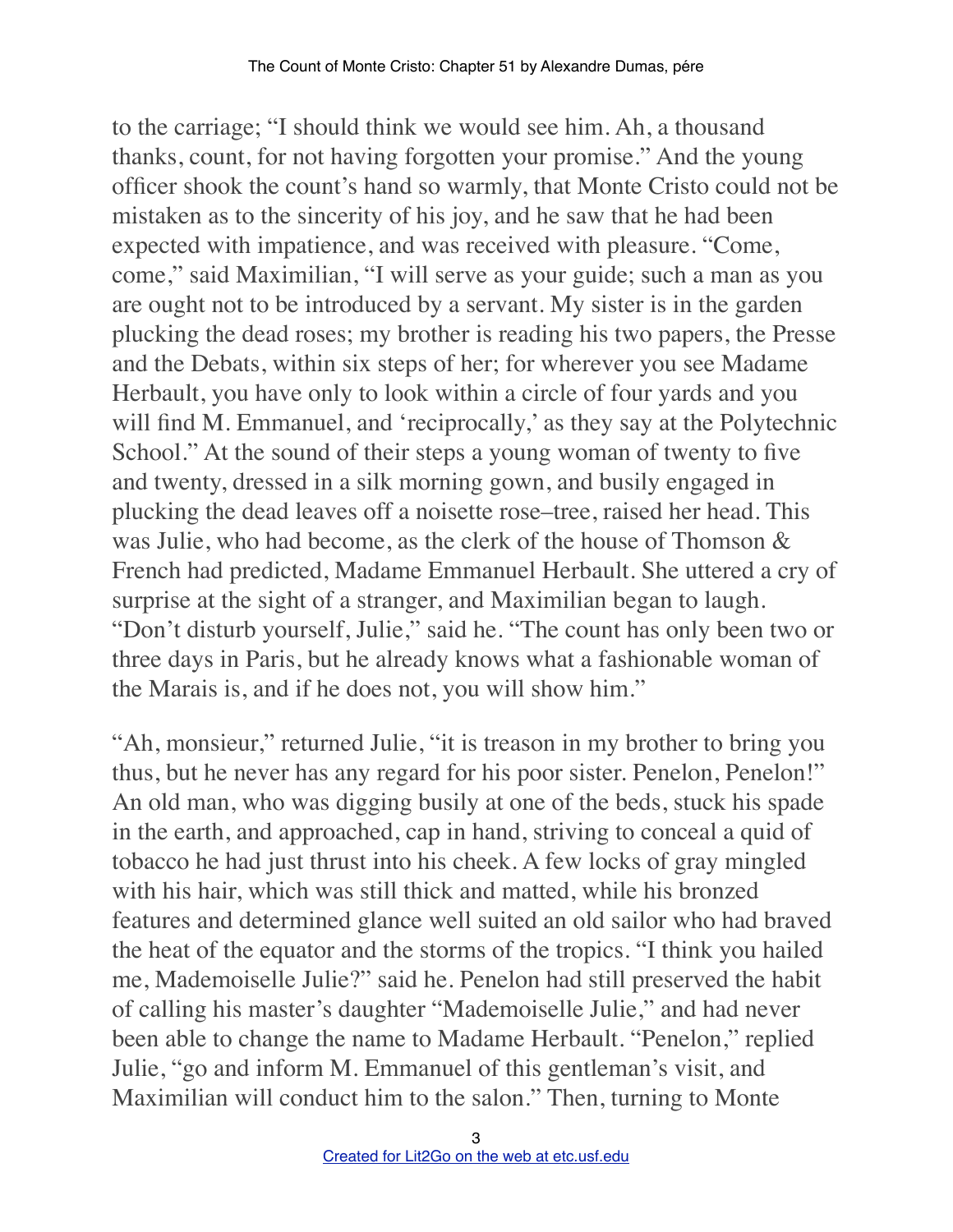Cristo,—"I hope you will permit me to leave you for a few minutes," continued she; and without awaiting any reply, disappeared behind a clump of trees, and escaped to the house by a lateral alley.

"I am sorry to see," observed Monte Cristo to Morrel, "that I cause no small disturbance in your house."

"Look there," said Maximilian, laughing; "there is her husband changing his jacket for a coat. I assure you, you are well known in the Rue Meslay."

"Your family appears to be a very happy one," said the count, as if speaking to himself.

"Oh, yes, I assure you, count, they want nothing that can render them happy; they are young and cheerful, they are tenderly attached to each other, and with twenty–five thousand francs a year they fancy themselves as rich as Rothschild."

"Five and twenty thousand francs is not a large sum, however," replied Monte Cristo, with a tone so sweet and gentle, that it went to Maximilian's heart like the voice of a father; "but they will not be content with that. Your brother–in–law is a barrister? a doctor?"

"He was a merchant, monsieur, and had succeeded to the business of my poor father. M. Morrel, at his death, left 500,000 francs, which were divided between my sister and myself, for we were his only children. Her husband, who, when he married her, had no other patrimony than his noble probity, his first–rate ability, and his spotless reputation, wished to possess as much as his wife. He labored and toiled until he had amassed 250,000 francs; six years sufficed to achieve this object. Oh, I assure you, sir, it was a touching spectacle to see these young creatures, destined by their talents for higher stations, toiling together, and through their unwillingness to change any of the customs of their paternal house, taking six years to accomplish what less scrupulous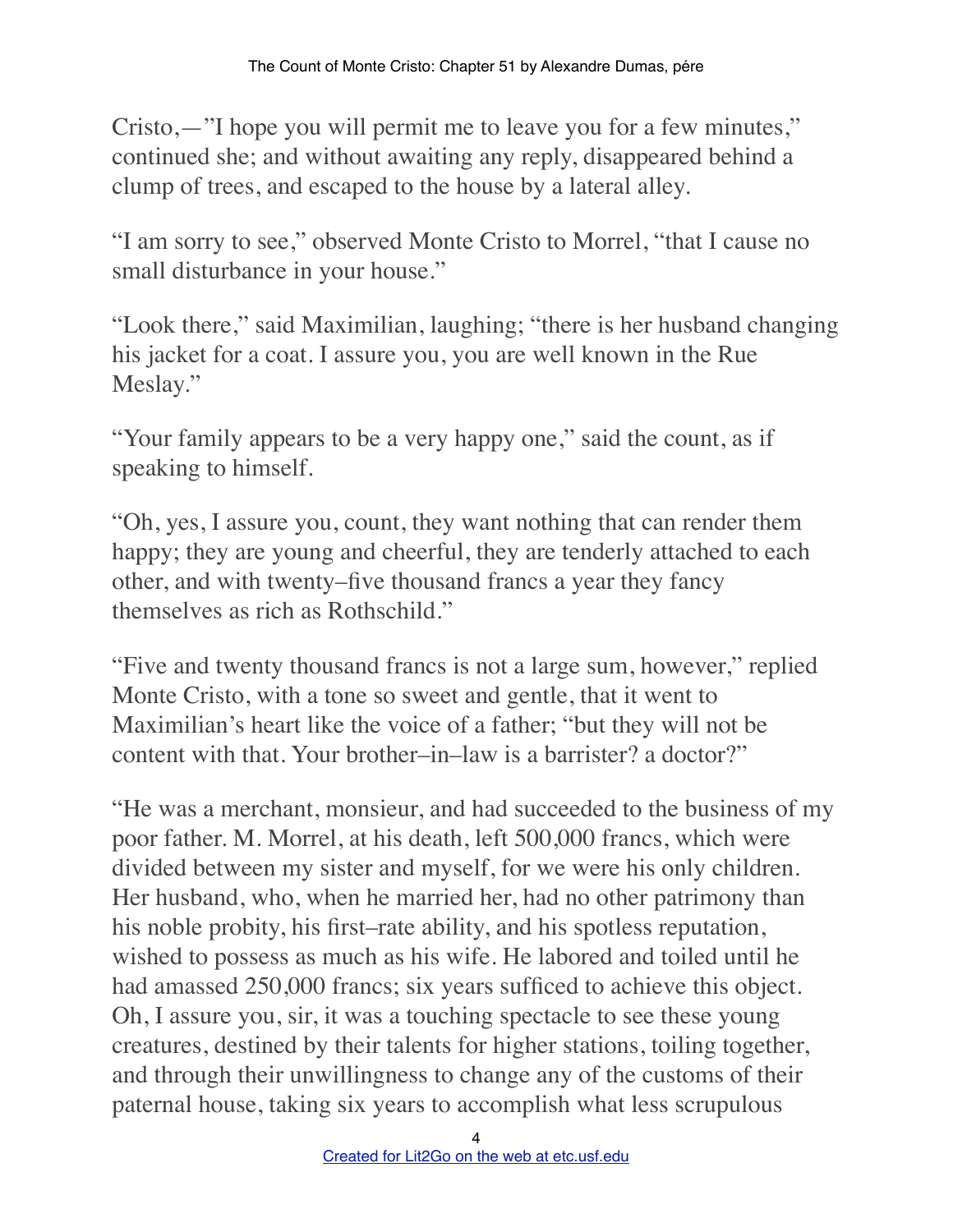people would have effected in two or three. Marseilles resounded with their well–earned praises. At last, one day, Emmanuel came to his wife, who had just finished making up the accounts. 'Julie,' said he to her, 'Cocles has just given me the last rouleau of a hundred francs; that completes the 250,000 francs we had fixed as the limits of our gains. Can you content yourself with the small fortune which we shall possess for the future? Listen to me. Our house transacts business to the amount of a million a year, from which we derive an income of 40,000 francs. We can dispose of the business, if we please, in an hour, for I have received a letter from M. Delaunay, in which he offers to purchase the good–will of the house, to unite with his own, for 300,000 francs. Advise me what I had better do.'—'Emmanuel,' returned my sister, 'the house of Morrel can only be carried on by a Morrel. Is it not worth 300,000 francs to save our father's name from the chances of evil fortune and failure?'—'I thought so,' replied Emmanuel; 'but I wished to have your advice.'—'This is my counsel:—Our accounts are made up and our bills paid; all we have to do is to stop the issue of any more, and close our office.' This was done instantly. It was three o'clock; at a quarter past, a merchant presented himself to insure two ships; it was a clear profit of 15,000. francs. 'Monsieur,' said Emmanuel, 'have the goodness to address yourself to M. Delaunay. We have quitted business.'—'How long?' inquired the astonished merchant. 'A quarter of an hour,' was the reply. And this is the reason, monsieur," continued Maximilian, "of my sister and brother–in–law having only 25,000 francs a year."

Maximilian had scarcely finished his story, during which the count's heart had swelled within him, when Emmanuel entered wearing a hat and coat. He saluted the count with the air of a man who is aware of the rank of his guest; then, after having led Monte Cristo around the little garden, he returned to the house. A large vase of Japan porcelain, filled with flowers that loaded the air with their perfume, stood in the salon. Julie, suitably dressed, and her hair arranged (she had accomplished this feat in less than ten minutes), received the count on his entrance. The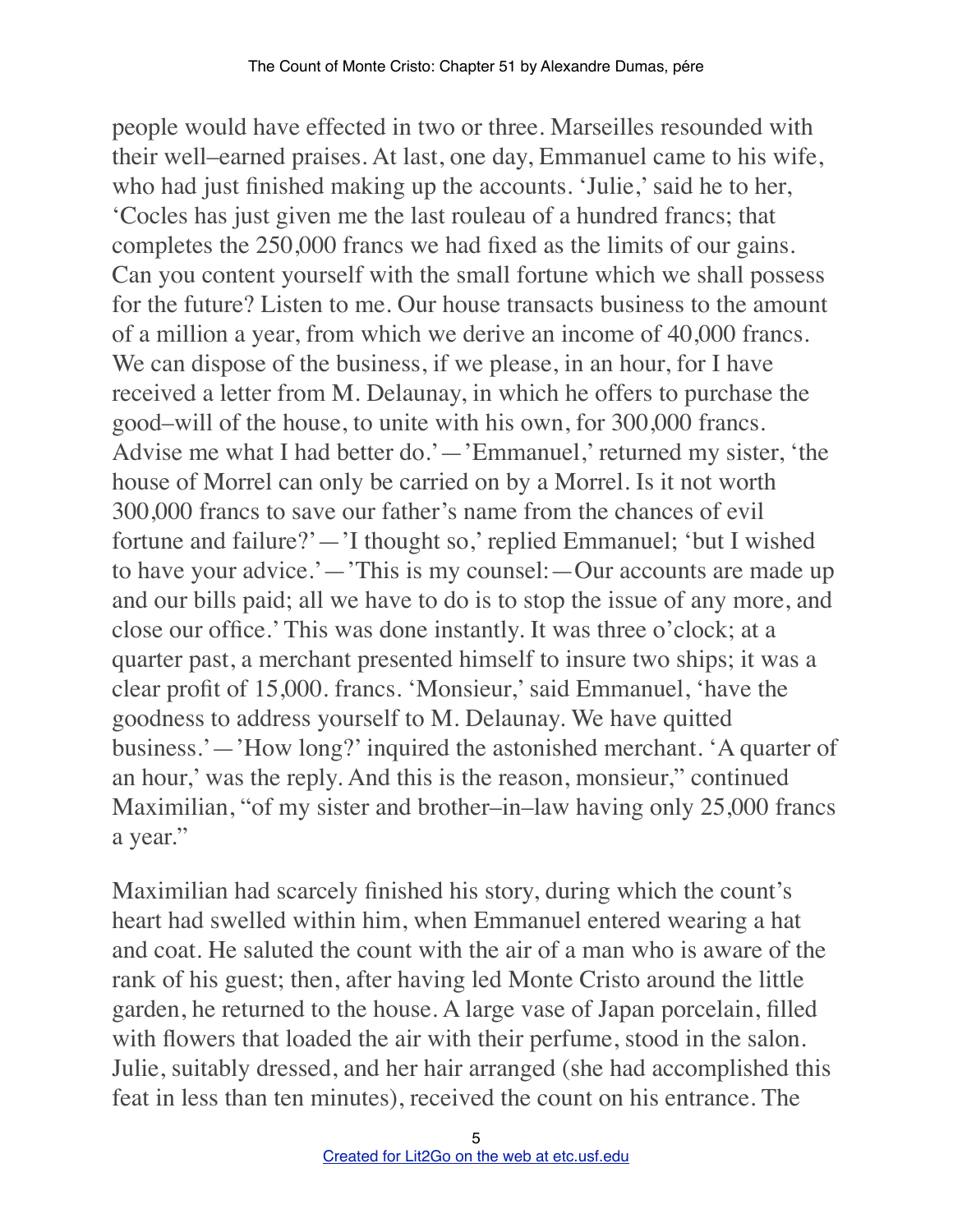songs of the birds were heard in an aviary hard by, and the branches of laburnums and rose acacias formed an exquisite framework to the blue velvet curtains. Everything in this charming retreat, from the warble of the birds to the smile of the mistress, breathed tranquillity and repose. The count had felt the influence of this happiness from the moment he entered the house, and he remained silent and pensive, forgetting that he was expected to renew the conversation, which had ceased after the first salutations had been exchanged. The silence became almost painful when, by a violent effort, tearing himself from his pleasing reverie —"Madame," said he at length, "I pray you to excuse my emotion, which must astonish you who are only accustomed to the happiness I meet here; but contentment is so new a sight to me, that I could never be weary of looking at yourself and your husband."

"We are very happy, monsieur," replied Julie; "but we have also known unhappiness, and few have ever undergone more bitter sufferings than ourselves." The Count's features displayed an expression of the most intense curiosity.

"Oh, all this is a family history, as Chateau–Renaud told you the other day," observed Maximilian. "This humble picture would have but little interest for you, accustomed as you are to behold the pleasures and the misfortunes of the wealthy and industrious; but such as we are, we have experienced bitter sorrows."

"And God has poured balm into your wounds, as he does into those of all who are in affliction?" said Monte Cristo inquiringly.

"Yes, count," returned Julie, "we may indeed say he has, for he has done" for us what he grants only to his chosen; he sent us one of his angels." The count's cheeks became scarlet, and he coughed, in order to have an excuse for putting his handkerchief to his mouth. "Those born to wealth, and who have the means of gratifying every wish," said Emmanuel, "know not what is the real happiness of life, just as those who have been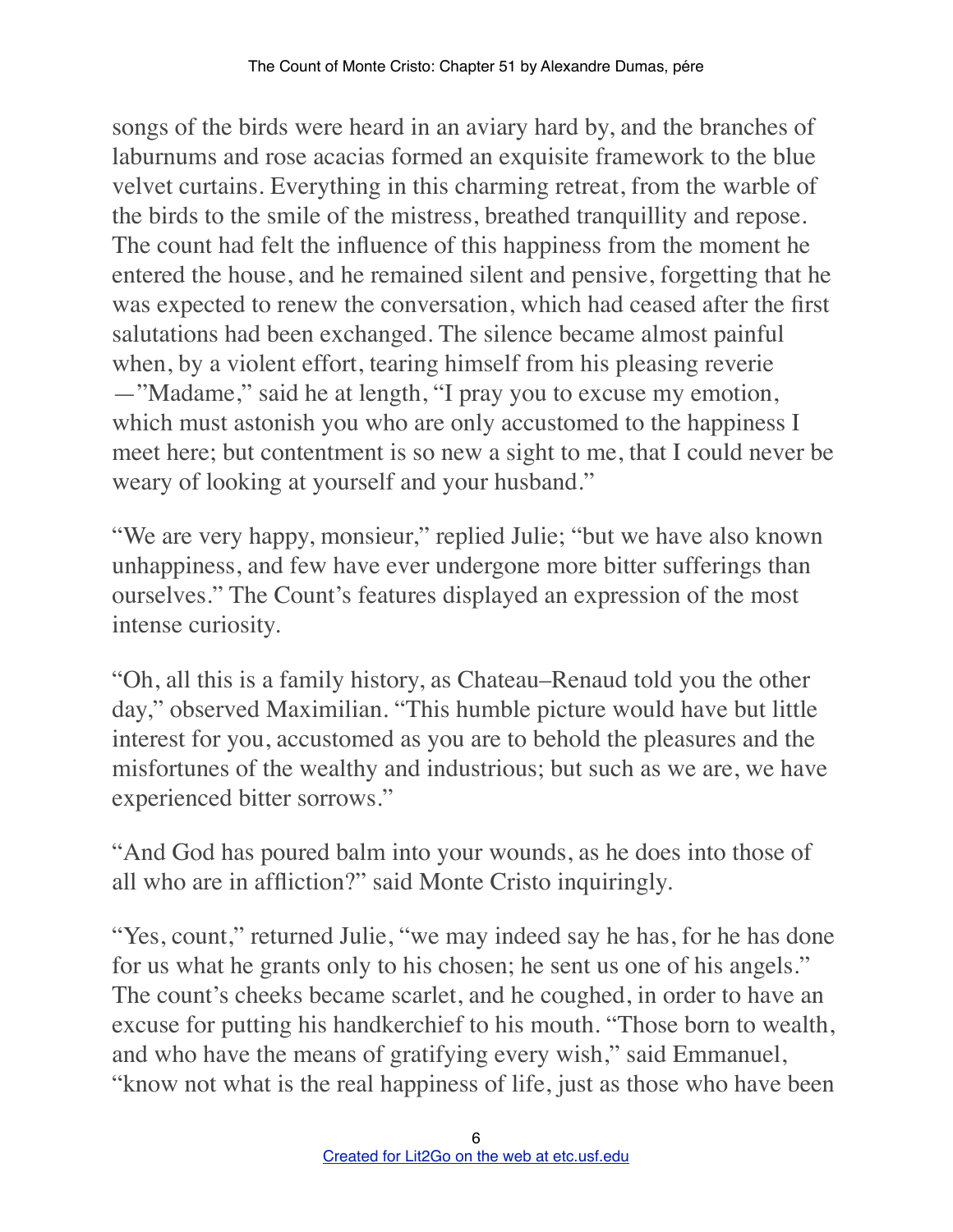tossed on the stormy waters of the ocean on a few frail planks can alone realize the blessings of fair weather."

Monte Cristo rose, and without making any answer (for the tremulousness of his voice would have betrayed his emotion) walked up and down the apartment with a slow step.

"Our magnificence makes you smile, count," said Maximilian, who had followed him with his eyes. "No, no," returned Monte Cristo, pale as death, pressing one hand on his heart to still its throbbings, while with the other he pointed to a crystal cover, beneath which a silken purse lay on a black velvet cushion. "I was wondering what could be the significance of this purse, with the paper at one end and the large diamond at the other."

"Count," replied Maximilian, with an air of gravity, "those are our most precious family treasures."

"The stone seems very brilliant," answered the count.

"Oh, my brother does not allude to its value, although it has been estimated at 100,000 francs; he means, that the articles contained in this purse are the relics of the angel I spoke of just now."

"This I do not comprehend; and yet I may not ask for an explanation, madame," replied Monte Cristo bowing. "Pardon me, I had no intention of committing an indiscretion."

"Indiscretion,—oh, you make us happy by giving us an excuse for expatiating on this subject. If we wanted to conceal the noble action this purse commemorates, we should not expose it thus to view. Oh, would we could relate it everywhere, and to every one, so that the emotion of our unknown benefactor might reveal his presence."

"Ah, really," said Monte Cristo in a half–stifled voice.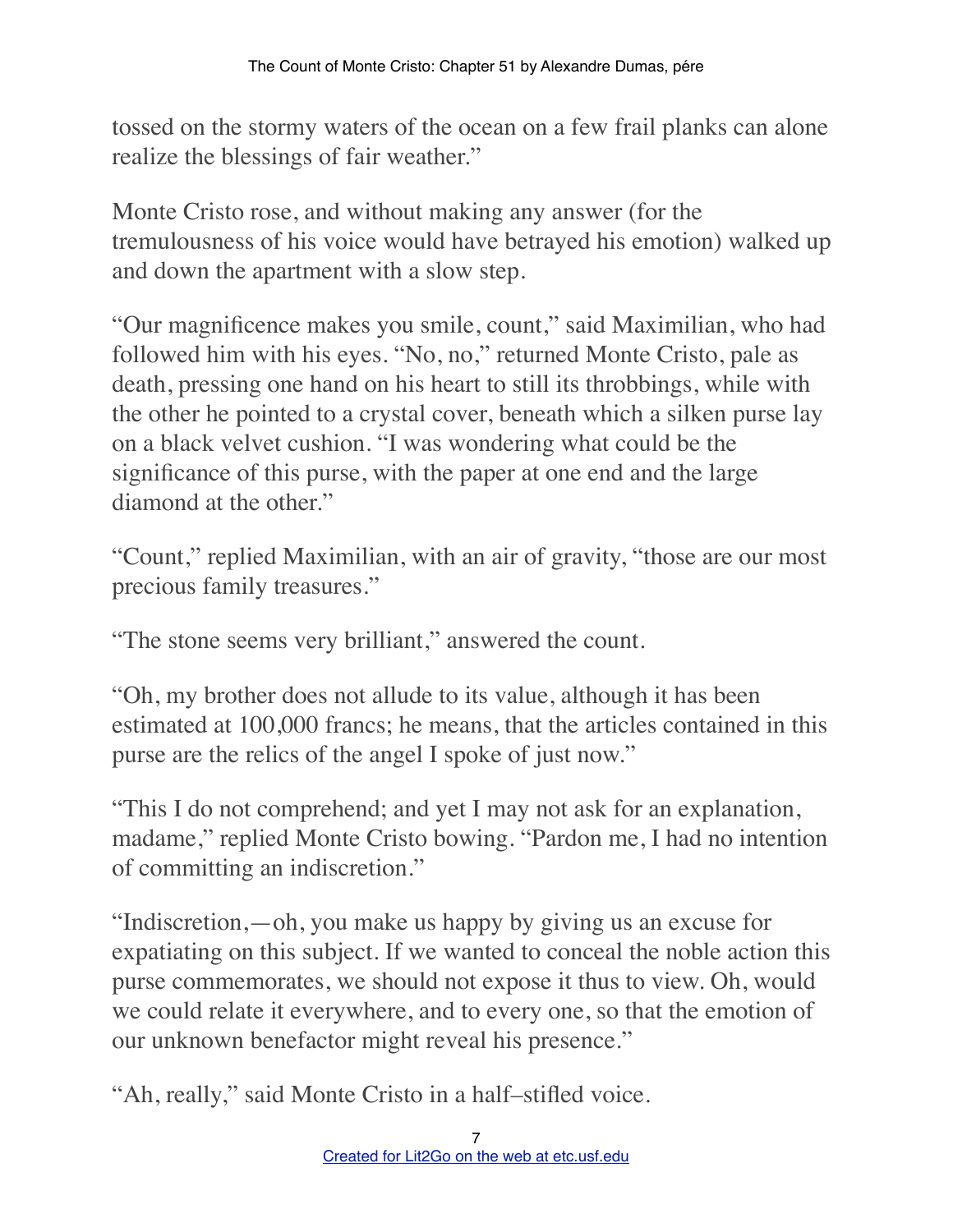"Monsieur," returned Maximilian, raising the glass cover, and respectfully kissing the silken purse, "this has touched the hand of a man who saved my father from suicide, us from ruin, and our name from shame and disgrace,—a man by whose matchless benevolence we poor children, doomed to want and wretchedness, can at present hear every one envying our happy lot. This letter" (as he spoke, Maximilian drew a letter from the purse and gave it to the count)—"this letter was written by him the day that my father had taken a desperate resolution, and this diamond was given by the generous unknown to my sister as her dowry." Monte Cristo opened the letter, and read it with an indescribable feeling of delight. It was the letter written (as our readers know) to Julie, and signed "Sinbad the Sailor." "Unknown you say, is the man who rendered you this service—unknown to you?"

"Yes; we have never had the happiness of pressing his hand," continued Maximilian. "We have supplicated heaven in vain to grant us this favor, but the whole affair has had a mysterious meaning that we cannot comprehend—we have been guided by an invisible hand,—a hand as powerful as that of an enchanter."

"Oh," cried Julie, "I have not lost all hope of some day kissing that hand, as I now kiss the purse which he has touched. Four years ago, Penelon was at Trieste—Penelon, count, is the old sailor you saw in the garden, and who, from quartermaster, has become gardener—Penelon, when he was at Trieste, saw on the quay an Englishman, who was on the point of embarking on board a yacht, and he recognized him as the person who called on my father the fifth of June, 1829, and who wrote me this letter on the fifth of September. He felt convinced of his identity, but he did not venture to address him."

"An Englishman," said Monte Cristo, who grew uneasy at the attention with which Julie looked at him. "An Englishman you say?"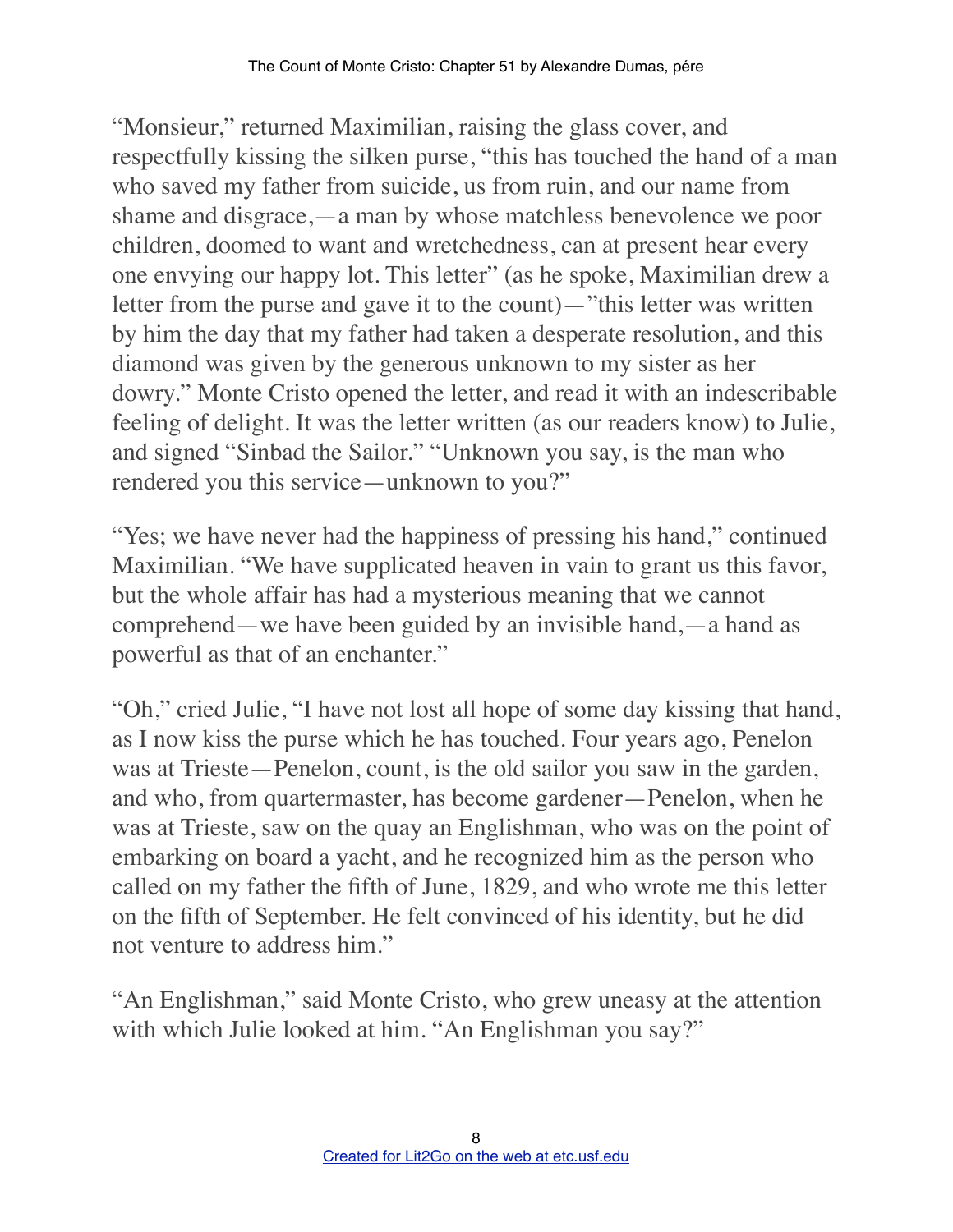"Yes," replied Maximilian, "an Englishman, who represented himself as the confidential clerk of the house of Thomson & French, at Rome. It was this that made me start when you said the other day, at M. de Morcerf's, that Messrs. Thomson & French were your bankers. That happened, as I told you, in 1829. For God's sake, tell me, did you know this Englishman?"

"But you tell me, also, that the house of Thomson & French have constantly denied having rendered you this service?"

"Yes"

"Then is it not probable that this Englishman may be some one who, grateful for a kindness your father had shown him, and which he himself had forgotten, has taken this method of requiting the obligation?"

"Everything is possible in this affair, even a miracle."

"What was his name?" asked Monte Cristo.

"He gave no other name," answered Julie, looking earnestly at the count, "than that at the end of his letter—'Sinbad the Sailor.'"

"Which is evidently not his real name, but a fictitious one."

Then, noticing that Julie was struck with the sound of his voice,—

"Tell me," continued he, "was he not about my height, perhaps a little taller, with his chin imprisoned, as it were, in a high cravat; his coat closely buttoned up, and constantly taking out his pencil?"

"Oh, do you then know him?" cried Julie, whose eyes sparkled with joy.

"No," returned Monte Cristo "I only guessed. I knew a Lord Wilmore, who was constantly doing actions of this kind."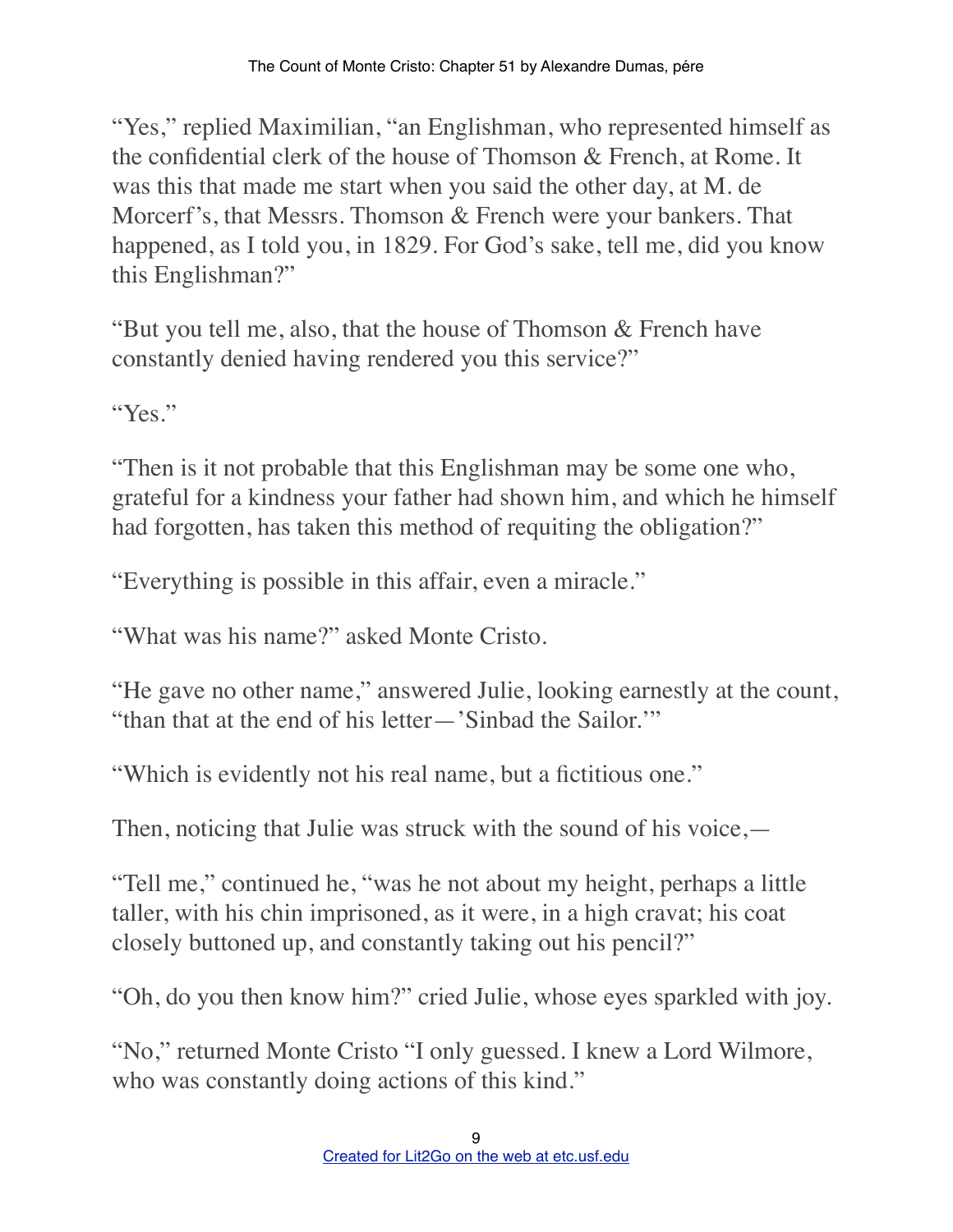"Without revealing himself?"

"He was an eccentric being, and did not believe in the existence of gratitude."

"Oh, heaven," exclaimed Julie, clasping her hands, "in what did he believe, then?"

"He did not credit it at the period which I knew him," said Monte Cristo, touched to the heart by the accents of Julie's voice; "but, perhaps, since then he has had proofs that gratitude does exist."

"And do you know this gentleman, monsieur?" inquired Emmanuel.

"Oh, if you do know him," cried Julie, "can you tell us where he is where we can find him? Maximilian—Emmanuel—if we do but discover him, he must believe in the gratitude of the heart!" Monte Cristo felt tears start into his eyes, and he again walked hastily up and down the room.

"In the name of heaven," said Maximilian, "if you know anything of him, tell us what it is."

"Alas," cried Monte Cristo, striving to repress his emotion, "if Lord Wilmore was your unknown benefactor, I fear you will never see him again. I parted from him two years ago at Palermo, and he was then on the point of setting out for the most remote regions; so that I fear he will never return."

"Oh, monsieur, this is cruel of you," said Julie, much affected; and the young lady's eyes swam with tears.

"Madame," replied Monte Cristo gravely, and gazing earnestly on the two liquid pearls that trickled down Julie's cheeks, "had Lord Wilmore seen what I now see, he would become attached to life, for the tears you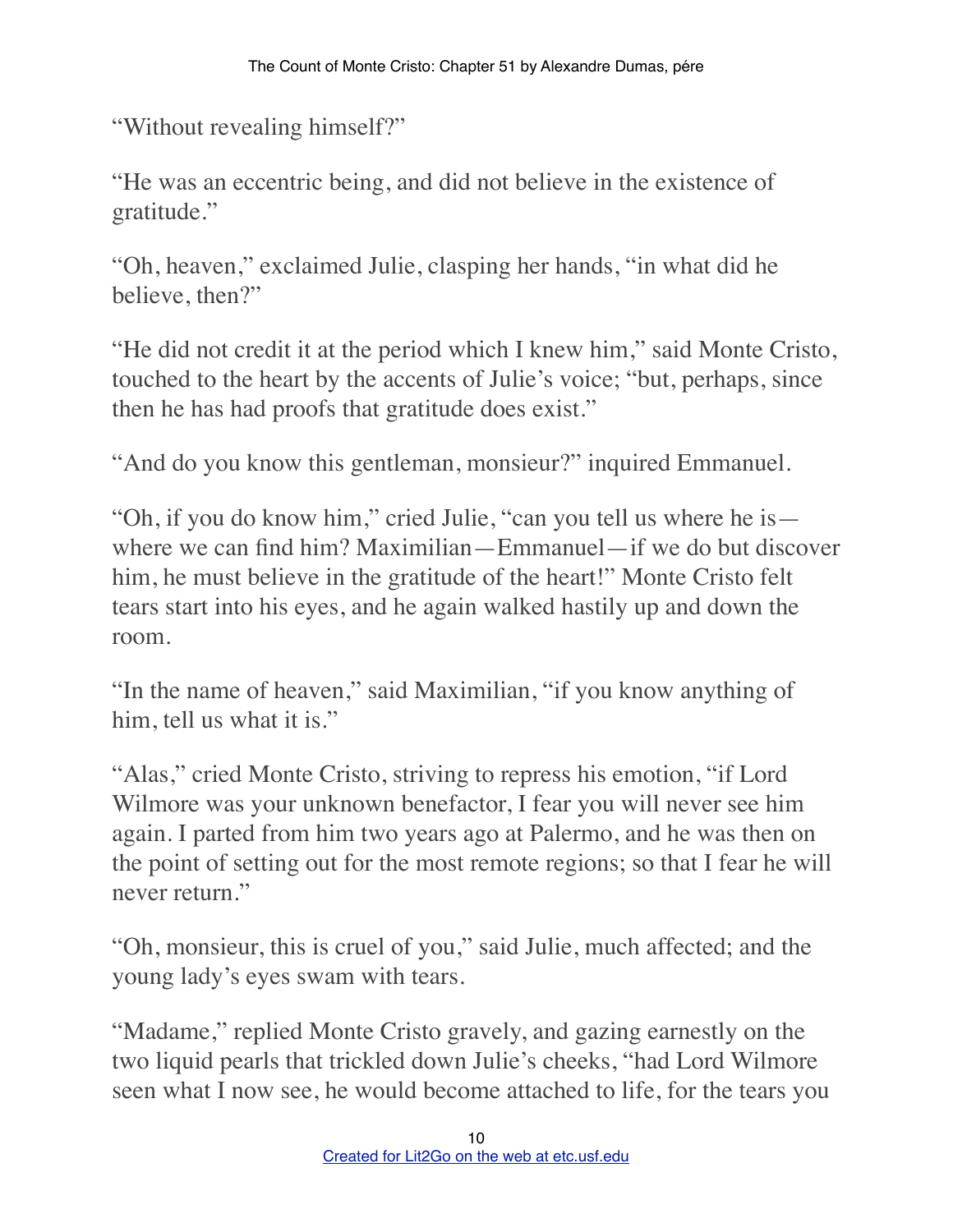shed would reconcile him to mankind;" and he held out his hand to Julie, who gave him hers, carried away by the look and accent of the count. "But," continued she, "Lord Wilmore had a family or friends, he must have known some one, can we not—"

"Oh, it is useless to inquire," returned the count; "perhaps, after all, he was not the man you seek for. He was my friend: he had no secrets from me, and if this had been so he would have confided in me."

"And he told you nothing?"

"Not a word."

"Nothing that would lead you to suppose?"

"Nothing."

"And yet you spoke of him at once."

"Ah, in such a case one supposes"—

"Sister, sister," said Maximilian, coming to the count's aid, "monsieur is quite right. Recollect what our excellent father so often told us, 'It was no Englishman that thus saved us.'" Monte Cristo started. "What did your father tell you, M. Morrel?" said he eagerly.

"My father thought that this action had been miraculously performed he believed that a benefactor had arisen from the grave to save us. Oh, it was a touching superstition, monsieur, and although I did not myself believe it, I would not for the world have destroyed my father's faith. How often did he muse over it and pronounce the name of a dear friend —a friend lost to him forever; and on his death–bed, when the near approach of eternity seemed to have illumined his mind with supernatural light, this thought, which had until then been but a doubt, became a conviction, and his last words were, 'Maximilian, it was